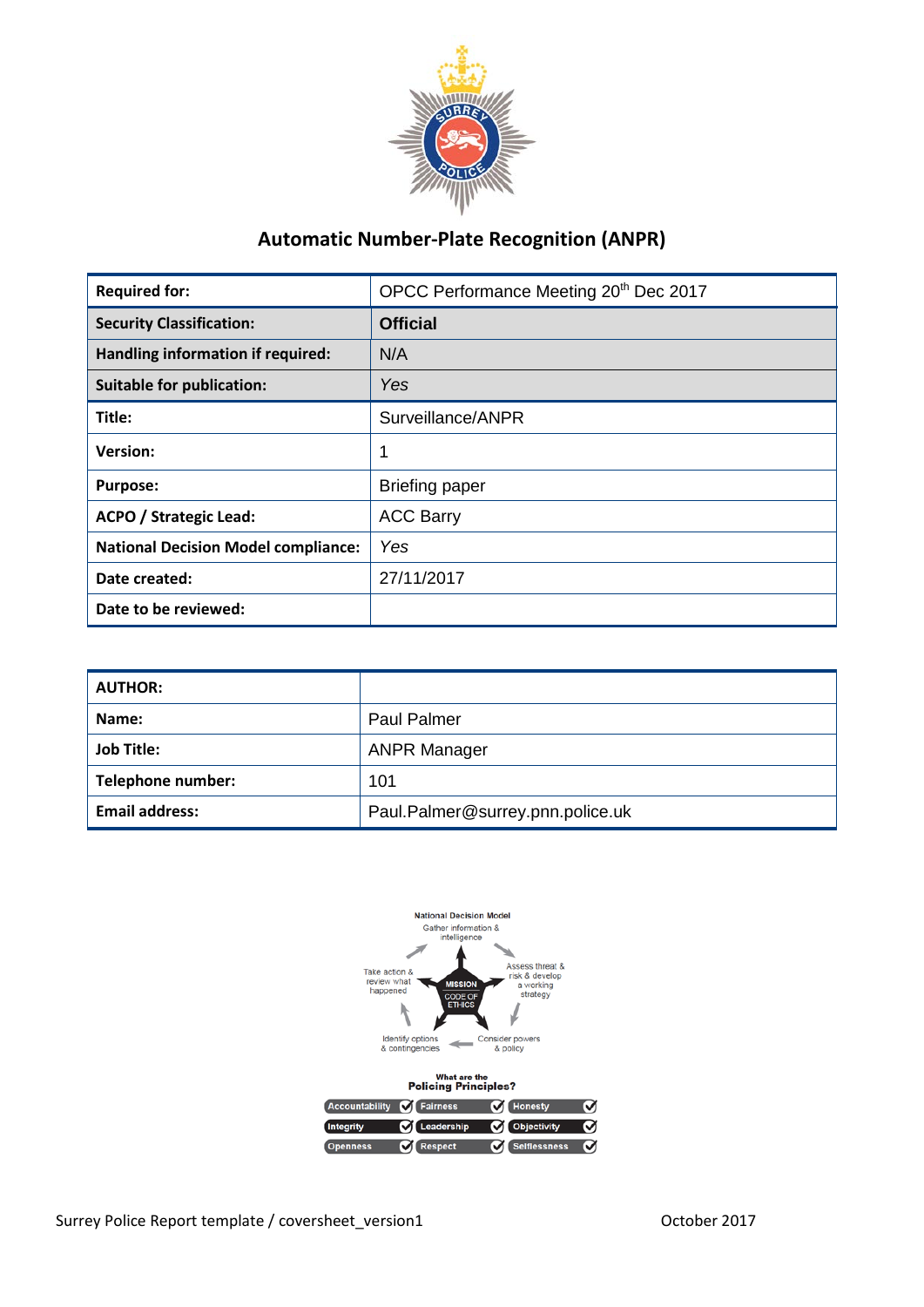## **1. Background**

- **1.1.** ANPR has been in use since 2001, following the introduction of Operation Spectrum, a Home Office sponsored initiative that provided each force with a marked ANPR van with four cameras and a Back Office Facility (BOF).
- **1.2.** Following some high profile criminal cases, the Millie Dowler murder being the most serious, plans were established to install a series of permanent fixed site ANPR cameras at strategic sites around the county.
- **1.3.** Also instrumental in this process was work conducted under the Operation Shield banner, a formal process conducted to identify criminal activity where known offenders were targeting the Surrey police area. The conclusion of the report identified that over 50% of crime was committed by the travelling criminals. The highest percentage of offenders operating out of the Metropolitan Police area (MPS). Surrey police has a large border with the MPS including key strategic roads networks. As a result of this strategic plans were put in place to install permanent fixed ANPR sites on the borders over a period of four years, this included the MPS, Kent, Sussex, Hampshire and Thames Valley Police border areas.
- **1.4.** Currently Surrey Police have 63 locations covering 233 lanes of traffic for fixed site cameras, this includes sites shared with Surrey County Council who use the infrastructure to improve journey times across the county.

We currently have 42 mobile systems fitted to patrol vehicles, the majority being Roads Policing and Armed Response teams.

We have 34 re-deployable cameras that can be moved around to supplement the current fixed site infrastructure where emerging crime series, major incidents or pre-planned events occur that requires additional coverage

**1.5.** Currently Surrey Police has a read rate of 1.6 million read per day, the majority coming from six key strategic roads sites, three of those on motorways covering 34 lanes of traffic in total. Surrey currently covers one of the busiest sections of motorway in the country.

The hit rate for a twenty-four hour period from 1720 hours on 26/11/2017 and 1718 hours on 27/11/2017 equates to 276 PNC Action alarms, 158 alarms relating to the Surrey police vehicle of interest hotlist, 78 alarms for other forces hotlists loaded onto the BOF. The only bulk hotlist matched on the main system other than PNC is the MIDAS uninsured vehicle hotlist, this generated 2, 619 alarms.

**1.6.** The ANPR Back Office Facility (BOF) has been upgraded in the last two years to the latest Falcon-I BOF, the plans are to migrate to one BOF with Sussex Police by April/May 2018. This is in preparation for the National ANPR Service (NAS) sponsored by the Home Office. This is a national system that will further enhance the way in which ANPR is used to target Serious and organised crime, Counter Terrorism, volume crime, modern day slavery, child sexual exportation and anti-social behaviour in vehicles.

### **2. Content**

- **2.1.** Currently the data retention period for ANPR is two years, at the recent meeting of the NPCC the Chief Constables voted to reduce the data retention from two to one year to bring ANPR into line with other retention periods set in other areas of policing where large data sets are kept.
- **2.2.** The Information and Surveillance Commissioners have been recommending this course of action for some time, the police service has voluntarily reduced the data retention periods to reflect their concerns and that of the public.
- **2.3.** The guidance from the Home Office team is to reduce the retention period to one year by April 2018, due to the critical state of the storage capacity in Surrey this was achieved early to allow for the use of re-deployable cameras to target emerging crime series. This has also saved 60- 70K that was required to upgrade the storage in Surrey.
- **2.4.** The Surveillance Commissioner Tony Porter requested that all forces complete his self-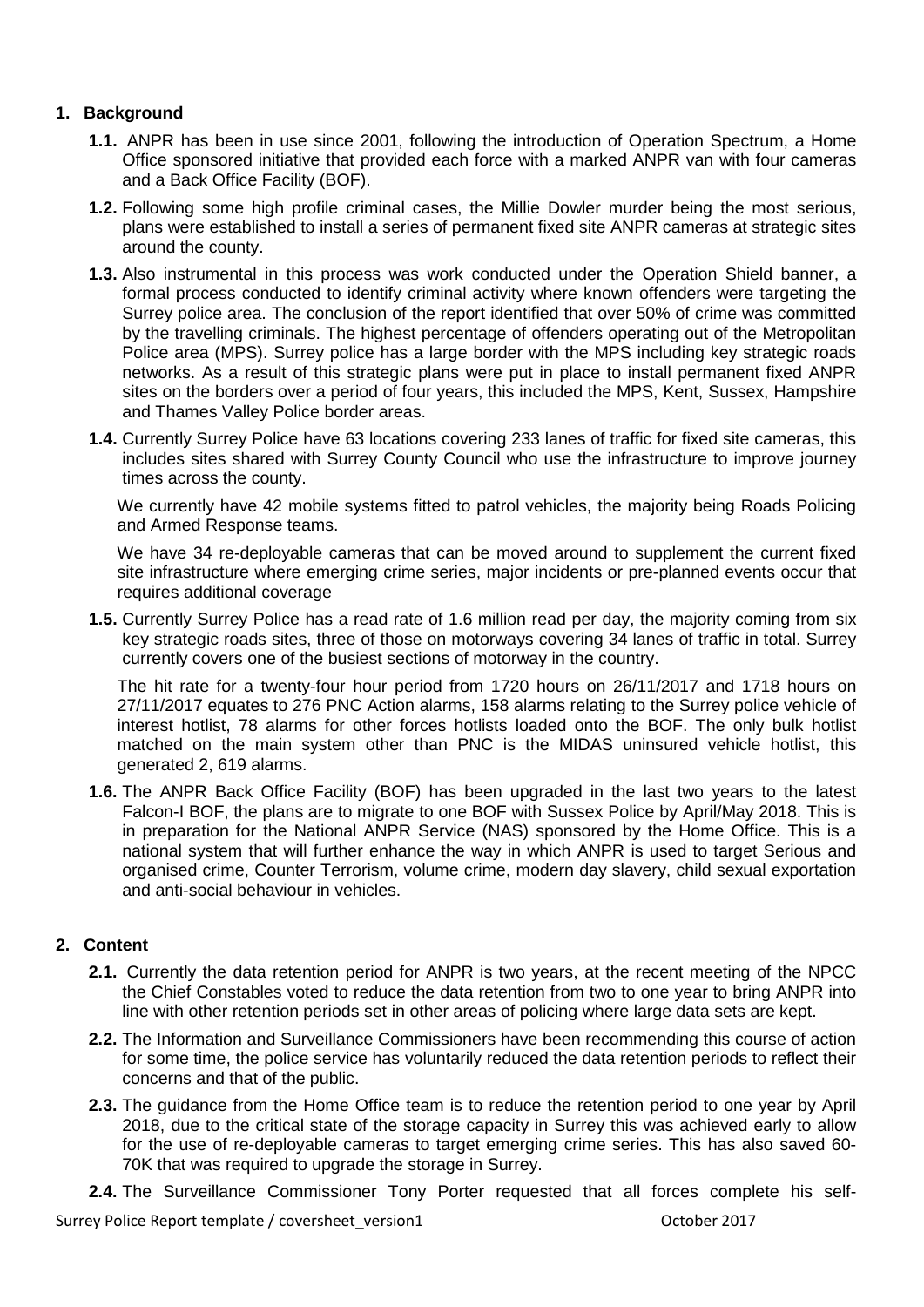assessment tool and publish the results on the external police web page covering ANPR. This action has been completed, it is aligned to the ANPR page that gives an extensive explanation on the use of ANPR to any visitor to the page.

- **2.5.** Privacy Impact Assessments (PIA) have been completed for all new sites, and as the existing sites are reviewed for refurbishment a PIA is completed, although not required as they are existing sites, for transparency a PIA is being completed on each occasion.
- **2.6.** One area of concern for both the Information and Surveillance commission is access to the stored data, the users only have access privileges that are proportionate to their current role within the organisation. The majority of officers and staff will have access to search 90 days data only as recommended by the national ANPR Standards for Policing (NASP) and alarm management.

To research data beyond 90 days to one year requires inspector authority, to conduct the search beyond 90 days can only be completed by approved staff.

To use the data for criminal investigations into police officers and staff, or any offence suspected under the police conduct, code of ethics requires superintendent authority. These searches are conducted by Professional Standards. The anti-corruption team are all trained to an advanced standard to include audit functions.

- **2.7.** Daily audits of staff usage of the ANPR back office are conducted, officers and staff are required to justify the use of the system, and this has to be approved by a supervisor as being proportionate and necessary.
- **2.8.** The use of ANPR technology has been embedded into mainstream policing for over fifteen years, there are currently 1, 535 user accounts on the back office system. There currently are no performance related processes available to capture officers and staff outcomes from the systems, the system is capable of providing good statistical information for reads and hits, it can tell you a great deal of information about the data and intelligence.

The collation of stops carried out, arrests, seizures of vehicles, drugs seized, property recovered etc. is not effectively captured.

**2.9.** The capture of good news stories with ANPR is very difficult, particularly now that it is so embedded into core policing. Recent activity though shows the importance of ANPR.

The week commencing 20/11/2017 a vehicle passed through the ANPR cameras on the M25, this generated a medium ACTion marker from Staffordshire police. The adult occupants had removed three children subject to restriction orders and were intending to flee the country. The vehicle was picked up by officers using the mobile data terminals monitoring the alarm stack. The vehicle was located and stopped, the adults were arrested for kidnapping offences and the children safely returned to the care of the relevant authorities. The adults were transferred to Staffordshire to be dealt with. The stopping officer was Sgt Gary Lefort from the roads policing unit who located the vehicle and instigated the stop with the assistance of other RPU staff.

In April 2017 a possible hit and run KSI collision occurred in Surrey, this was under investigation by the collision investigation unit at Woking. They came to the ANPR unit to seek assistance with specialist searching capabilities and experience. The only evidence left at the scene where a cyclist was hit was an external nearside door mirror. Enquires revealed the door mirror belonged to a particular make and model of vehicle. The colour of the mirror being black gave the ANPR data manager Andy Lloyd the final piece of evidence, he now had the make, model and colour of the vehicle, the time and date of the collision. Research was carried out in a targeted way for all cameras in the area of the collision that had recorded any black vehicles of the same make and model.

The search showed a number of vehicles matching the description prior to the collision. Post, collision several days of data was extracted from the BOF on the registration numbers of the vehicles that were known to be in the area prior to the collision, one of those vehicles identified as being in the area was captured on an ANPR camera the following day, the overview image clearly showed the nearside door mirror was now missing. The driver was identified and arrested, when confronted by the ANPR evidence in interview he admitted to being involved in the collision and has been convicted at court of serious driving offences.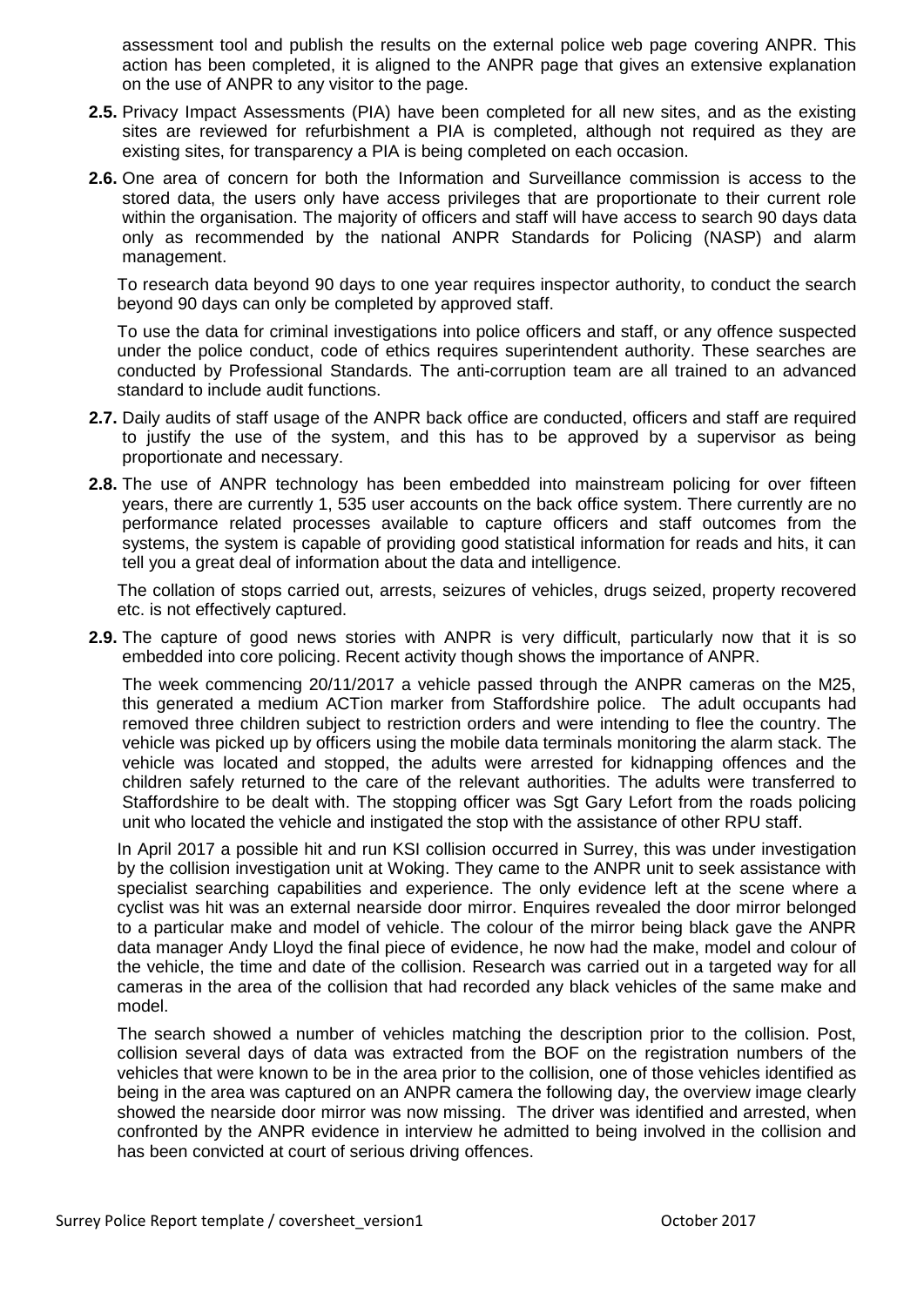Op Zorro centres on an OCG operating out of the central London area of Westminster, the OGC are committing high value burglaries in the Surrey area. They change their vehicles constantly.

On the 11<sup>th</sup> July 2017 an attempt burglary on the Wentworth Estate, the house alarm was activated, no vehicles were seen. The Wentworth Estate in partnership with Surrey Police installed ANPR cameras on entrances/exits to the estate.

Research identified a single registration number triggered ANPR in the following locations that day:

| 11/07/2017 |                                                                           |
|------------|---------------------------------------------------------------------------|
| 14:43      | Met pol - Westminster                                                     |
| 11/07/2017 |                                                                           |
| 14:43      | Met pol - Westminster                                                     |
| 11/07/2017 |                                                                           |
| 18:18      | Pinewood Road - Wentworth - entering estate                               |
| 11/07/2017 |                                                                           |
| 19:01      | Portnall Drive - Wentworth - exiting estate                               |
| 11/07/2017 | Recorded by Mobile ANPR unit, appear to be on the M25 slip at junction 11 |
| 19:19      | about to head south                                                       |

Research for the Wentworth Estate shows the same vehicle entering the estate at 1818 hours in Pinewood Rd, leaving at 1901 hours by Portnall Drive close shortly after the alarm was activated. Tracing the time line, the vehicle was picked up on ANPR in the Met Police area earlier in the day, in the area where the OCG is operating from.

This allowed for further intelligence searches to identify further members of the OCG.

#### **3. Conclusion[s]**

- **3.1.** The use of ANPR data to target known offenders through their vehicles is a well-known tactic, the key to all of this is good intelligence, factual information and keeping the PNC ACT markers and vehicle of interest hotlists fresh and up to date. There is a clear process in place to monitor this through the data bureau, intelligence managers and the ANPR back office staff.
- **3.2.** One key area identified during a visit of the Surveillance Commissioner is the use of covert markers and the need to have a RIPA in place. Following work with the authority's bureau this has been refreshed, and introduced into training packages for CID teams.
- **3.3.** The completion of Privacy Impact Assessments (PIA) is ongoing as sites are refurbished, the process has identified sites that are no longer required due to partnership work with Surrey County Council. These sites failed the PIA process and have been de-commissioned.
- **3.4.** The introduction of the General Data Protection Regulations 2018 (GDPR) in May 2018 gives clear guidance as to the requirements to be met moving forward, the ANPR team work closely with the data protection officer to ensure compliance.
- **3.5.** The latest Surveillance Camera codes of practice has the strapline "Surveillance by Consent" if this is done fairly and is proportionate, legitimate and necessary the support of the public will be retained.
- **3.6.** The consultation with the local communities through the neighbourhood teams is important. For any planned permanent new sites a letter drop is arranged to engage with those local communities, the use of social media is planned and funds permitting, the erecting of signage.
- **3.7.** The use of redeployable dual lane intelligent cameras to deal with emerging crime series, major events and pre-planned events is a relatively new tactic. A PIA has been completed for this use, and includes the application process through daily management meetings chaired by the relevant divisional commander. Once the commander is satisfied that the deployment is proportionate, legitimate and necessary the process is signed off and the cameras deployed. The process must continue, and be reviewed regularly to ensure the continued deployment still fits the original criteria.

Surrey Police Report template / coversheet version1 October 2017 **3.8.** One area of risk is capturing performance, the systems themselves accurately capture read